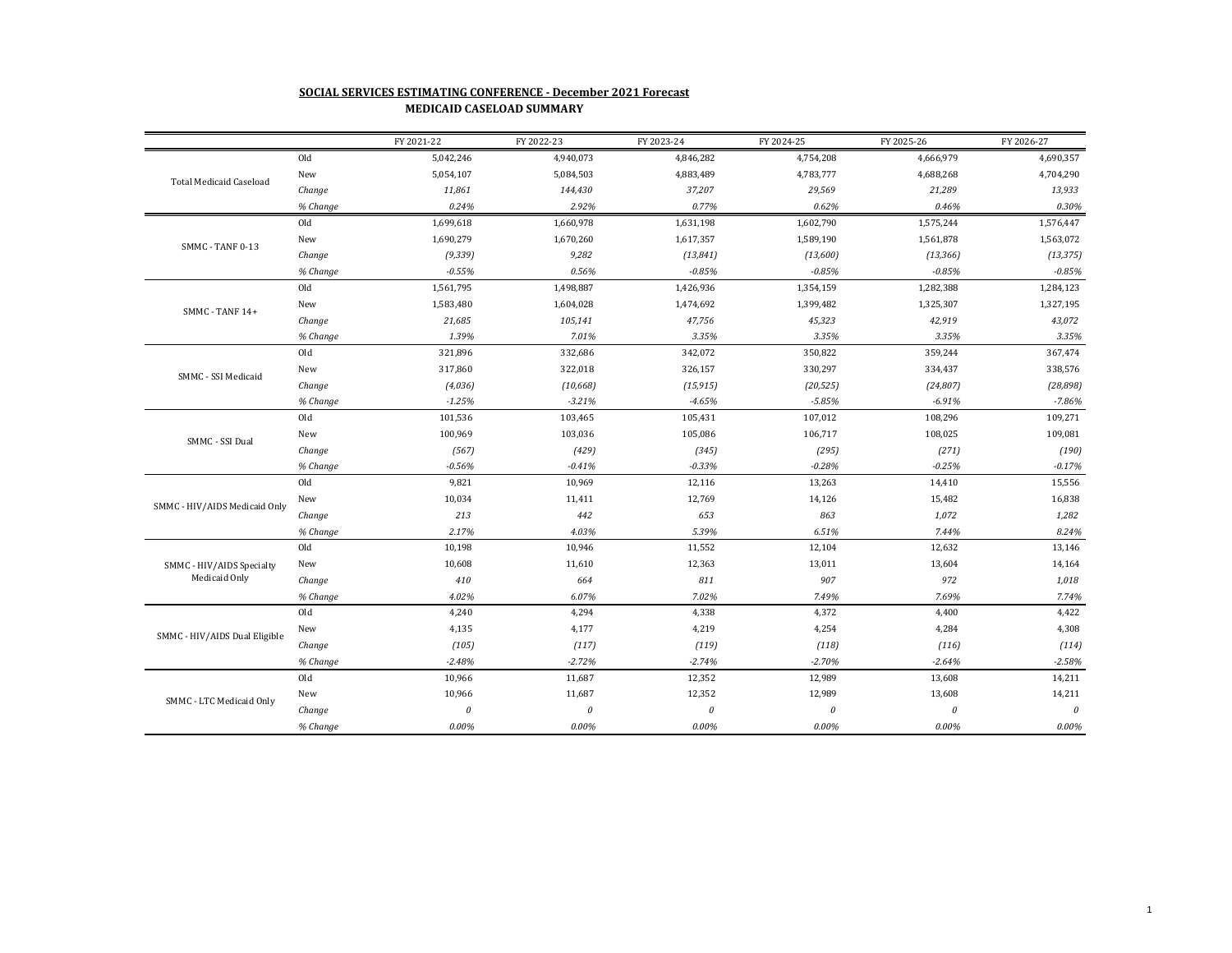|                           |          | FY 2021-22 | FY 2022-23 | FY 2023-24 | FY 2024-25 | FY 2025-26 | FY 2026-27 |
|---------------------------|----------|------------|------------|------------|------------|------------|------------|
|                           | Old      | 79,153     | 80,724     | 82,295     | 83,865     | 85,436     | 87,007     |
| SMMC - LTC Dual           | New      | 78,638     | 79,898     | 81,369     | 82,840     | 84,310     | 85,781     |
|                           | Change   | (515)      | (826)      | (926)      | (1,025)    | (1, 126)   | (1,226)    |
|                           | % Change | $-0.65%$   | $-1.02%$   | $-1.13%$   | $-1.22%$   | $-1.32%$   | $-1.41%$   |
| SMMC - Child Welfare      | Old      | 66,122     | 67,114     | 68,120     | 69,142     | 70,179     | 71,232     |
|                           | New      | 66,060     | 67,051     | 68,057     | 69,078     | 70,114     | 71,166     |
|                           | Change   | (62)       | (63)       | (63)       | (64)       | (65)       | (66)       |
|                           | % Change | $-0.09%$   | $-0.09%$   | $-0.09%$   | $-0.09%$   | $-0.09%$   | $-0.09%$   |
|                           | Old      | 84,850     | 89,264     | 91,126     | 91,910     | 92,241     | 92,381     |
|                           | New      | 86,901     | 94,836     | 99,575     | 102,434    | 104,159    | 105,199    |
| SMMC - CMSN               | Change   | 2,051      | 5,572      | 8,449      | 10,524     | 11,918     | 12,818     |
|                           | % Change | 2.42%      | 6.24%      | 9.27%      | 11.45%     | 12.92%     | 13.88%     |
|                           | Old      | 1,058      | 1,130      | 1,202      | 1,274      | 1,346      | 1,418      |
| SMMC - PDN                | New      | 974        | 1,030      | 1,086      | 1,140      | 1,193      | 1,243      |
|                           | Change   | (84)       | (100)      | (116)      | (134)      | (153)      | (175)      |
|                           | % Change | $-7.94%$   | $-8.85%$   | $-9.65%$   | $-10.52%$  | $-11.37%$  | $-12.34%$  |
|                           | Old      | 318,891    | 326,485    | 327,436    | 327,789    | 327,668    | 327,644    |
| FFS - Other FFS           | New      | 355,141    | 380,275    | 381,383    | 381,794    | 381,653    | 381,278    |
|                           | Change   | 36,250     | 53,790     | 53,947     | 54,005     | 53,985     | 53,634     |
|                           | % Change | 11.37%     | 16.48%     | 16.48%     | 16.48%     | 16.48%     | 16.37%     |
|                           | Old      | 146,162    | 102,327    | 77,360     | 58,485     | 44,215     | 38,486     |
| FFS - Medically Needy     | New      | 141,068    | 117,101    | 73,154     | 55,305     | 41,811     | 36,394     |
|                           | Change   | (5,094)    | 14,774     | (4,206)    | (3, 180)   | (2, 404)   | (2,092)    |
|                           | % Change | $-3.49%$   | 14.44%     | $-5.44%$   | $-5.44%$   | $-5.44%$   | $-5.44%$   |
|                           | Old      | 495,193    | 509,614    | 524,018    | 538,402    | 552,770    | 567,119    |
| FFS - OMB/SLMB/OI         | New      | 489,502    | 495,866    | 502,312    | 508,842    | 515,457    | 522,158    |
|                           | Change   | (5,691)    | (13, 748)  | (21, 706)  | (29, 560)  | (37, 313)  | (44, 961)  |
|                           | % Change | $-1.15%$   | $-2.70%$   | $-4.14%$   | $-5.49%$   | $-6.75%$   | $-7.93%$   |
|                           | Old      | 4,700      | 4,689      | 4,772      | 4,846      | 4,924      | 5,061      |
| FFS - XXI Children (6-18) | New      | 4,751      | 4,865      | 4,961      | 5,057      | 5,153      | 5,249      |
|                           | Change   | 51         | 176        | 189        | 211        | 229        | 188        |
|                           | % Change | 1.09%      | 3.75%      | 3.96%      | 4.35%      | 4.65%      | 3.71%      |
|                           | Old      | 6,570      | 8,903      | 8,903      | 8,903      | 8,903      | 8,903      |
| FFS - General Assistance  | New      | 8,268      | 10,951     | 11,132     | 11,144     | 11,145     | 11,145     |
|                           | Change   | 1,698      | 2,048      | 2,229      | 2,241      | 2,242      | 2,242      |
|                           | % Change | 25.84%     | 23.00%     | 25.04%     | 25.17%     | 25.18%     | 25.18%     |
|                           | Old      | 47,329     | 47,992     | 48,663     | 49,345     | 49,986     | 50,636     |
| FFS - Family Planning     | New      | 42,828     | 42,690     | 43,588     | 44,199     | 44,773     | 45,355     |
|                           | Change   | (4, 501)   | (5, 302)   | (5,075)    | (5, 146)   | (5,213)    | (5,281)    |
|                           | % Change | $-9.51%$   | $-11.05%$  | $-10.43%$  | $-10.43%$  | $-10.43%$  | $-10.43%$  |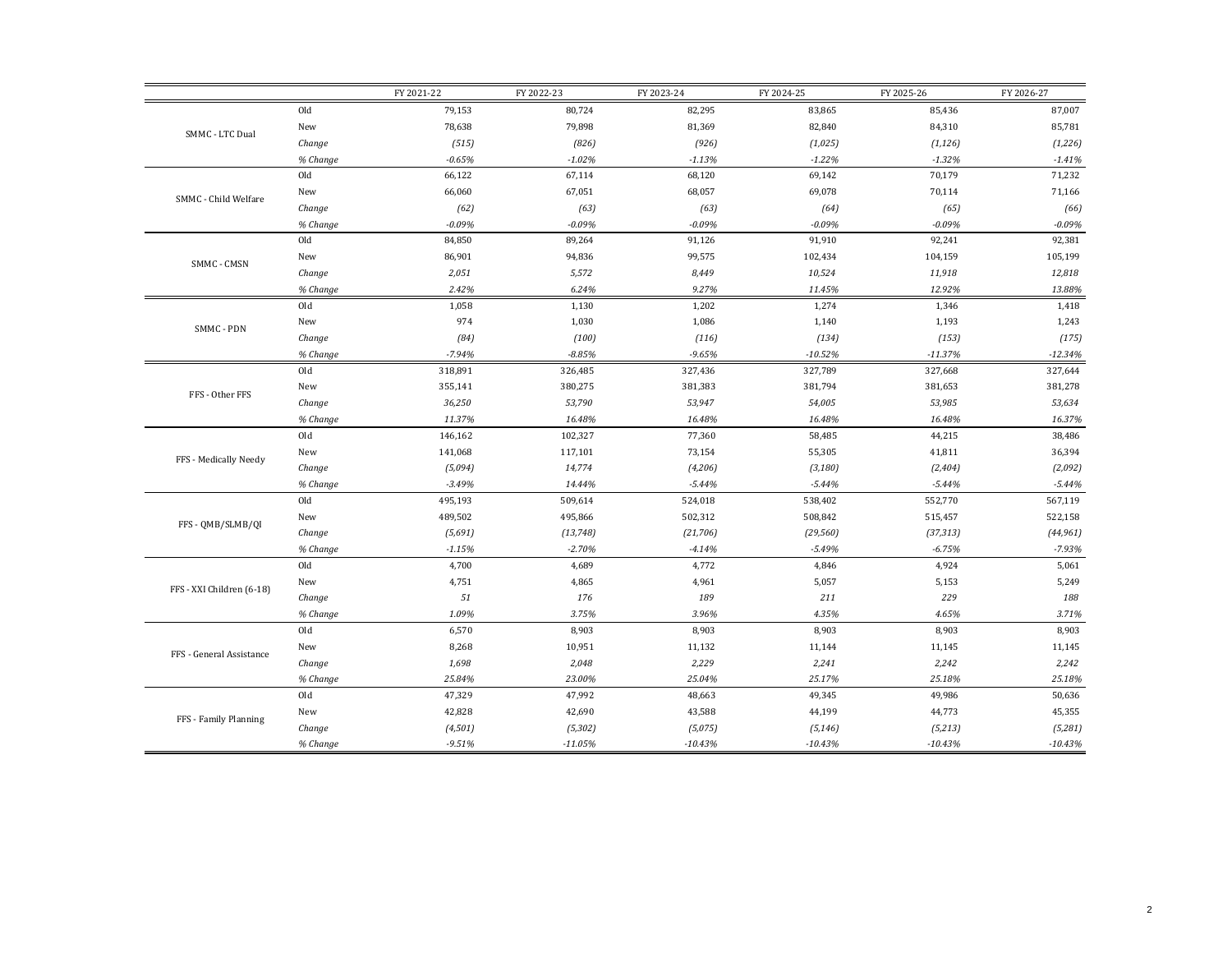|                                                |          | FY 2021-22 | FY 2022-23 | FY 2023-24 | FY 2024-25 | FY 2025-26 | FY 2026-27 |
|------------------------------------------------|----------|------------|------------|------------|------------|------------|------------|
| Relative Caregiver (TANF<br>Conference)        | Old      | 13,035     | 13,035     | 13,035     | 13,035     | 13,035     | 13,035     |
|                                                | New      | 11,874     | 11,756     | 11,756     | 11,756     | 11,756     | 11,756     |
|                                                | Change   | (1, 161)   | (1, 279)   | (1, 279)   | (1, 279)   | (1, 279)   | (1, 279)   |
|                                                | % Change | $-8.91%$   | $-9.81%$   | $-9.81%$   | $-9.81%$   | -9.81%     | $-9.81%$   |
|                                                | Old      | 18,731     | 18,729     | 18,729     | 18,729     | 18,729     | 18,729     |
| Child Only (TANF Conference)                   | New      | 16,669     | 16,734     | 16,734     | 16,734     | 16,734     | 16,734     |
|                                                | Change   | (2,062)    | (1,995)    | (1,995)    | (1,995)    | (1,995)    | (1,995)    |
|                                                | % Change | $-11.01%$  | $-10.65%$  | $-10.65%$  | $-10.65\%$ | $-10.65%$  | $-10.65%$  |
|                                                | Old      | 35,134     | 30,968     | 29,806     | 26,305     | 23,868     | 21,492     |
| Families with Adults (TANF<br>Conference)      | New      | 19,679     | 20,314     | 20,479     | 20,479     | 20,479     | 20,479     |
|                                                | Change   | (15, 455)  | (10, 654)  | (9, 327)   | (5,826)    | (3, 389)   | (1,013)    |
|                                                | % Change | -43.99%    | $-34.40%$  | $-31.29%$  | $-22.15%$  | $-14.20%$  | $-4.71%$   |
| <b>Unemployed Parents (TANF</b><br>Conference) | Old      | 5,248      | 5,187      | 4,824      | 4,667      | 3,458      | 2,565      |
|                                                | New      | 3,425      | 2,907      | 2,907      | 2,907      | 2,907      | 2,907      |
|                                                | Change   | (1,823)    | (2,280)    | (1, 917)   | (1,760)    | (551)      | 342        |
|                                                | % Change | $-34.74%$  | -43.96%    | $-39.74%$  | $-37.71%$  | $-15.93%$  | 13.33%     |